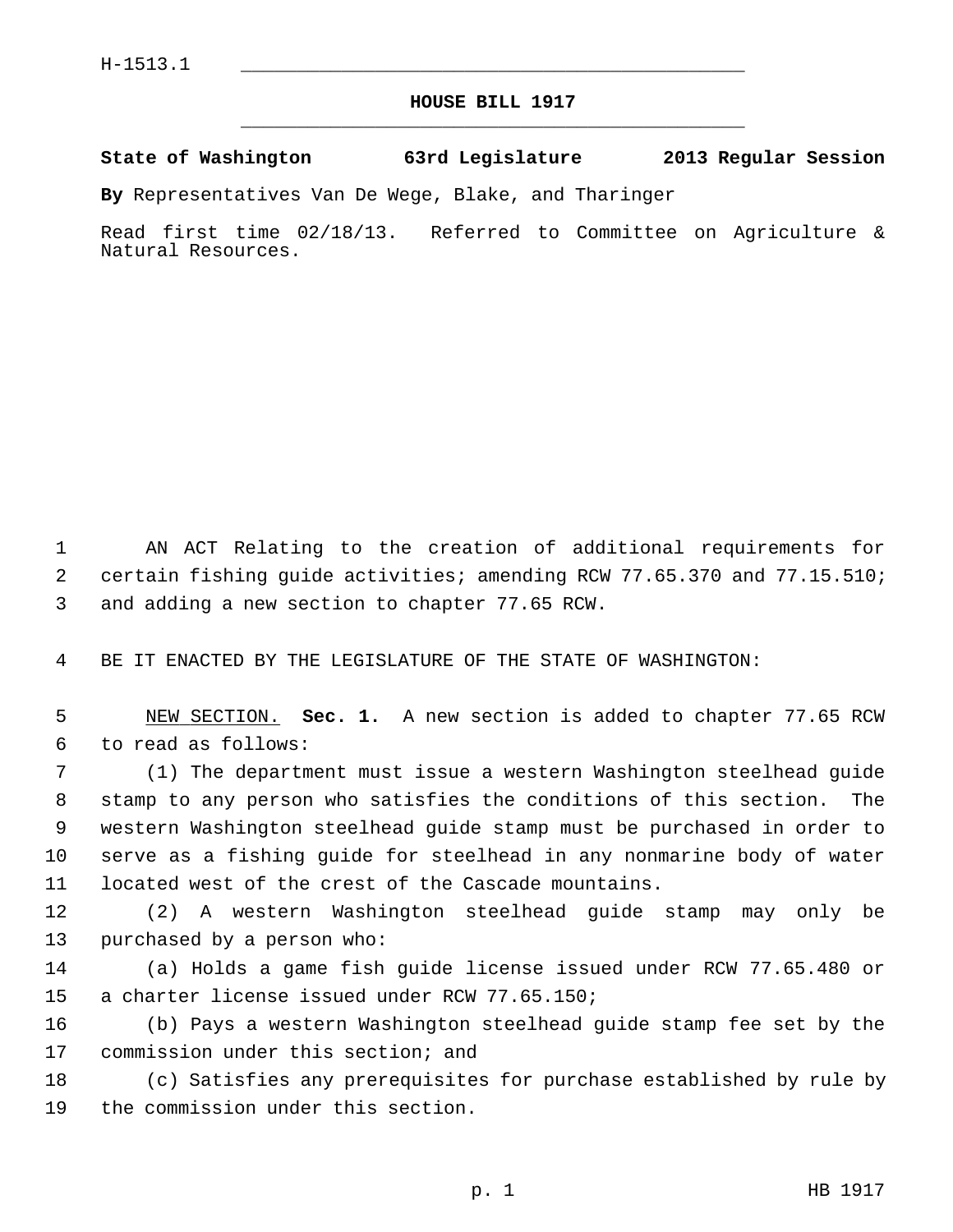1 (3) The commission may adopt rules that:

 2 (a) Establish experience and safety standards that are 3 prerequisites for purchasing a western Washington steelhead guide 4 stamp;

 5 (b) Establish fees at an amount adequate to reimburse the 6 department's administrative expenses for implementing this section, 7 which may include different fee schedules for Washington residents and 8 nonresidents; and

 9 (c) Limits the number of western Washington steelhead guide stamps 10 available for purchase each year if resource conservation goals require 11 a reduction in fishing pressure.

12 (4) A western Washington steelhead guide stamp may only be 13 purchased during the times of the year when steelhead fishing is not 14 allowed under the rules of the commission.

15 **Sec. 2.** RCW 77.65.370 and 2009 c 333 s 8 are each amended to read 16 as follows:

17 (1) A person shall not offer or perform the services of a food fish 18 guide without a food fish guide license in the taking of food fish for 19 personal use in freshwater rivers and streams, except that a charter 20 boat license is required to operate a vessel from which a person may 21 for a fee fish for food fish in state waters listed in RCW 22 77.65.150(4)(b).

23 (2) The holder of a food fish guide license may only offer or perform services related to the taking of steelhead in nonmarine bodies of water located west of the crest of the Cascade mountains if the license holder also purchases a western Washington steelhead guide stamp under section 1 of this act.

28 (3) Only an individual at least sixteen years of age may hold a 29 food fish guide license. No individual may hold more than one food 30 fish guide license.

31 **Sec. 3.** RCW 77.15.510 and 2009 c 333 s 10 are each amended to read 32 as follows:

33 (1) A person is guilty of acting as a game fish guide, food fish 34 guide, or chartering without a license if:

35 (a) The person operates a charter boat and does not hold the 36 charter boat license required for the food fish taken;